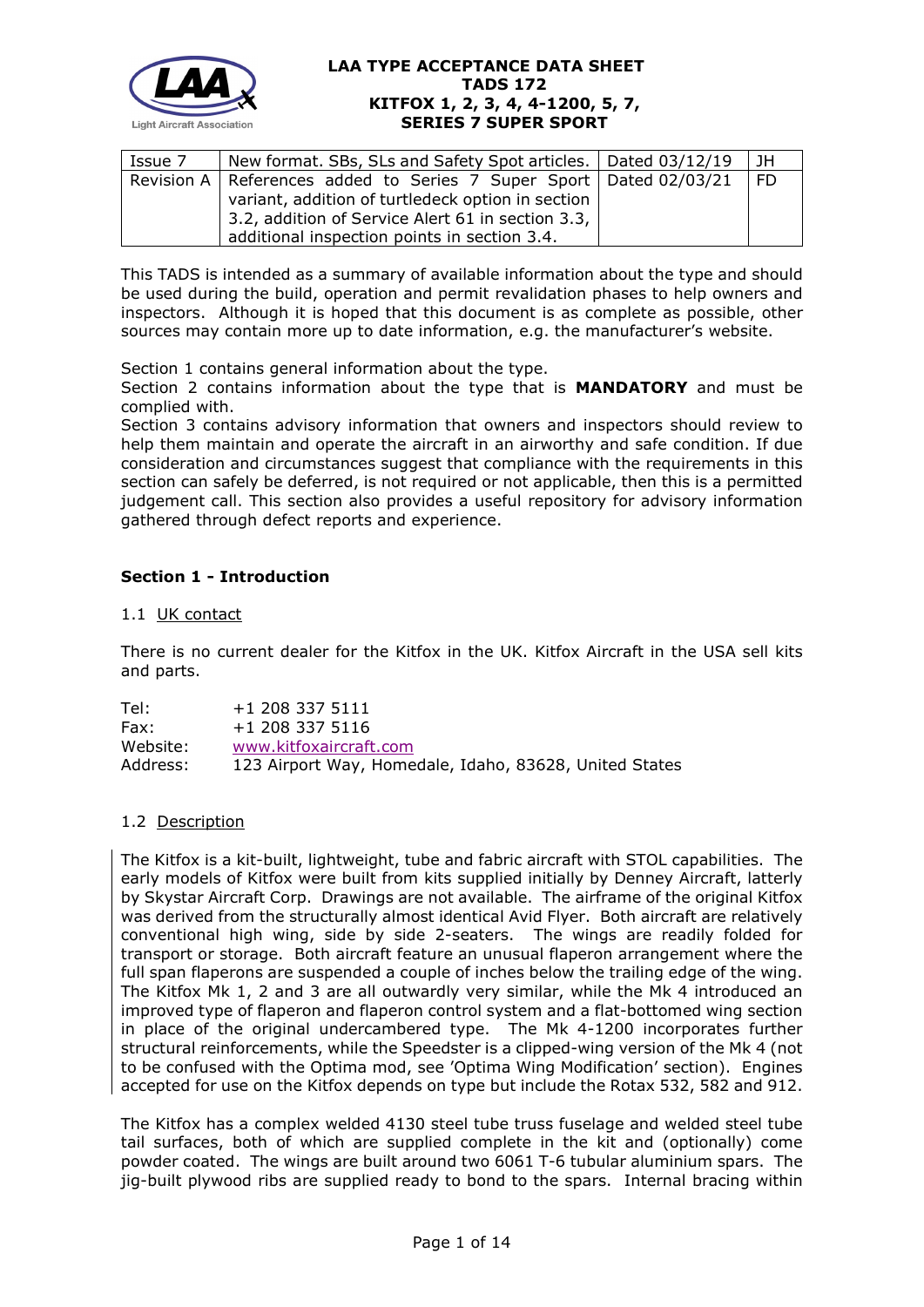

the wings is provided by diagonal tubes riveted and bonded in place. The wing structure is assembled using epoxy adhesive, which is supplied with the kit. Full span flaperons are fitted, actuated by rods connecting at the root end. The flying control system is complex and rather delicate in appearance. A bungee-sprung undercarriage is fitted to most examples, an alternative cantilever leg type gear being optional on some models. The Kitfox is covered with lightweight fabric, and thanks to the use of wide rib cap strips, fabric can be attached to ribs by fabric cement method, rib stitching is not required.

Some Kitfox Mk 1 and 2 models are eligible for approval in the microlight category and about a half dozen examples have transferred. All Kitfox 3 and later models are only Group A eligible.

In order to classify as a microlight,

- a. The aircraft must have the full-length wing of the Kitfox Mk 1 or 2, i.e. the wingspan must not have been clipped.
- b. The flaperons must be operable as flaps as well as ailerons.
- c. The aircraft must be issued with a Permit to Fly stating that it is a microlight in the title block of the front page of the Permit to Fly.
- d. It must also be issued a CAA Noise Certificate showing correct data with regard to propeller, engine, intake and exhaust detail.

The Mk 5, Mk 7 and Series 7 Super Sport are later developments of the type incorporating changes to increase maximum speed, payload and improved low speed handling. The similar Vixen is a tricycle undercarriage variant of the type.

The Kitfox Series 7 Super Sport is a kit-built, tube and fabric aircraft with STOL capabilities. The Kitfox Series 7 Super Sport may only be built from kits supplied by Kitfox LCC, previously Skystar Aircraft Corp. Drawings are not available. The aircraft is a conventional high wing, side by side 2-seater. The wings are readily folded for transport or storage. The aircraft features an unusual flapperon arrangement where the full span flapperons are suspended a couple of inches below the trailing edge of the wing. Engines presently accepted by the LAA for use on the Kitfox Mk 7 and Series 7 Super Sport are the Rotax 912-ULS and 914-UL. Other engine types are promoted by the manufacturers but have not been assessed by LAA at this time. Substantially heavier engines may not be acceptable due to the LAA having restricted the max gross weight of the aeroplane to 1400 Lbs.

The Kitfox Series 7 Super Sport has a complex welded 4130 steel tube truss fuselage and welded steel tube tail surfaces, both of which are supplied complete in the kit and (optionally) come powder coated. The wings are built around two 6061 T-6 tubular aluminium spars. The jig-built plywood ribs are supplied ready to bond to the spars. Internal bracing within the wings is provided by diagonal tubes. The wing structure is assembled using epoxy adhesive, which is supplied with the kit. Full span flapperons are fitted, actuated by rods connecting at the root end. The flying control system is complex and rather delicate in appearance. A tailwheel undercarriage is normally fitted, using a cantilever leg type main gear. An alternative nosewheel type undercarriage is available but has not been assessed by LAA. The Kitfox is fabric-covered overall, and thanks to the use of wide rib cap strips, fabric can be attached to ribs by fabric cement method, rib stitching is not required.

The design maximum gross weight of the Kitfox 7 and Series 7 Super Sport is 1550 Lbs, as with the later Mk 5 models. Substantiation for the later 1550 Lbs max gross weight has not been accepted by the LAA, therefore the 7 and Series 7 Super Sport design is restricted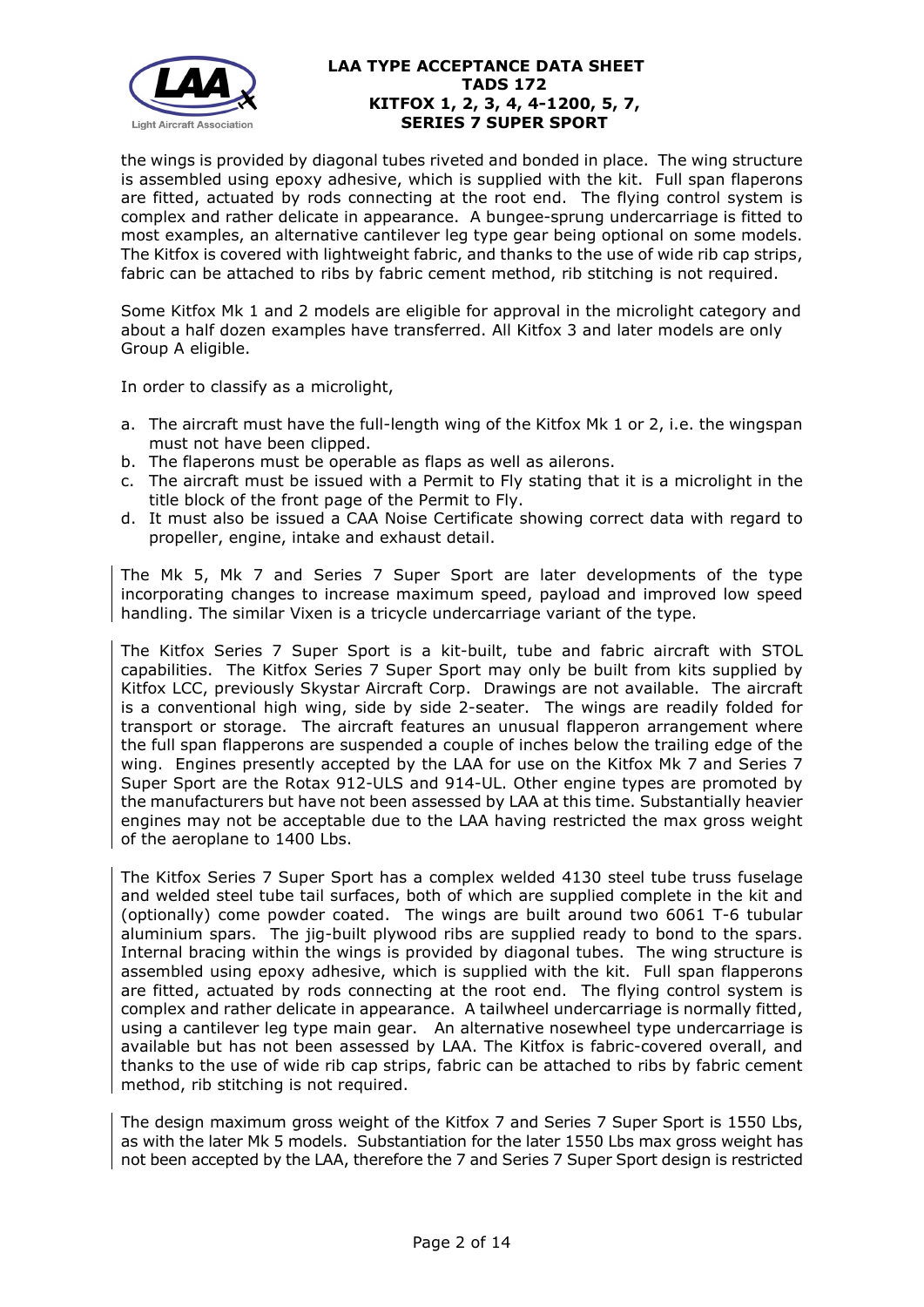

by LAA to 1400 lbs max gross weight at this time. This provides adequate payload with the Rotax 912-ULS or Rotax 914-UL engines.

The Kitfox 7 and Series 7 Super Sport are only eligible as an SEP aeroplane, they cannot be registered as a microlight.

There are no UK examples of the Mk 6.

Note that the only propeller(s) approved for an individual aircraft are those listed on the individual aircraft's Operating Limitations document or in the  $PTL/1$  (Propeller Type List) for the type.

#### **Section 2 – Mandatory information for owners, operators and inspectors**

At all times, responsibility for the maintenance and airworthiness of an aircraft rests with the owner. A Condition of a Permit to Fly requires that: *"the aircraft shall be maintained in an airworthy condition".* 

#### 2.1 Fast Build Kit 51% Compliance

Not applicable, these aircraft were only supplied in slow-build kit form with the fuselage and tail surfaces supplied as pre-welded assembles but the wing requiring assembly from components.

#### 2.2 Build Manual

Supplied with kit.

#### 2.3 Build Inspections

Build inspection schedule 9 (tubular aircraft). Inspector approval codes A-A or A-W or A-K. Inspector signing off final inspection also requires 'first flight' endorsement

#### 2.4 Flight Manual

Flight Manual supplied with Mk 3, 4 and 4-1200 kit. For Mk1 and 2 aircraft, build manual contained basic information, for further advice see Ed Downs book 'How to Fly a Kitfox'.

#### 2.5 Mandatory Permit Directives

None applicable specifically to this aircraft type:

Also check the LAA website for MPDs that are non-type specific [\(TL2.22\)](http://www.lightaircraftassociation.co.uk/engineering/TechnicalLeaflets/Operating%20An%20Aircraft/TL%202.22%20non-type%20specific%20MPDs.pdf).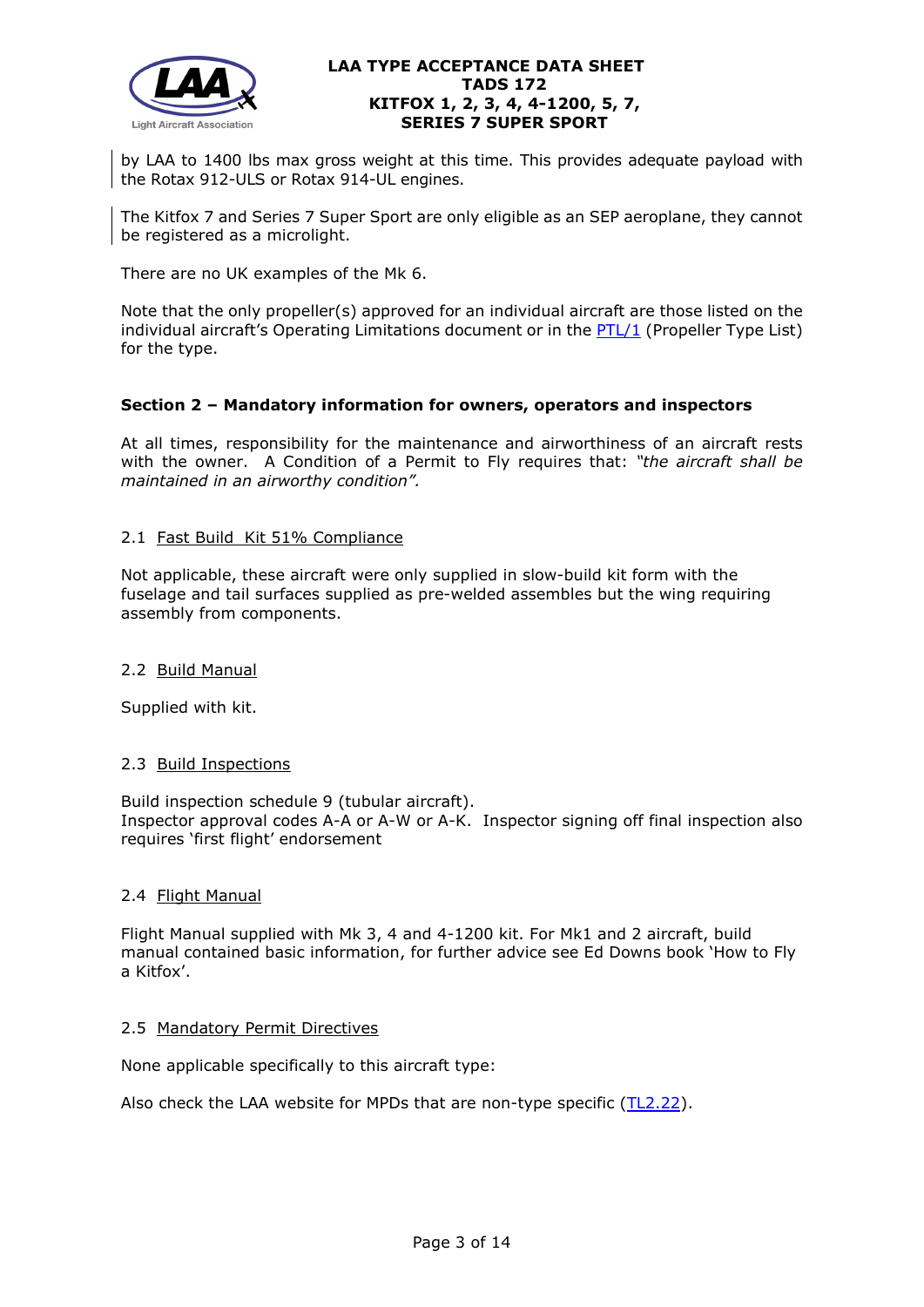

## 2.6 LAA Required Modifications (including LAA issued AILs, SBs, etc)

All modification/inspection information below, except for MOD/172/023, was compiled in the early 90s and was/is sent to builders on project registration. MOD/172/023 was sent to all Kitfox owners during October 2002. These modifications are only applicable to the Kitfox 1,2,3,4 and 4-1200.

Placards Mandatory<br>
Placards Recommended<br>
MOD/172/002 Placards Recommended Stainless Steel Firewall [MOD/172/003](http://www.lightaircraftassociation.co.uk/engineering/TADs/172/172-003.pdf) Heat Shields [MOD/172/004](http://www.lightaircraftassociation.co.uk/engineering/TADs/172/172-004.pdf) Water Header Tank [MOD/172/005](http://www.lightaircraftassociation.co.uk/engineering/TADs/172/172-005.pdf) Cooling System Pressure Test [MOD/172/006](http://www.lightaircraftassociation.co.uk/engineering/TADs/172/172-006.pdf)<br>Cooling System Bleed Procedure MOD/172/007 Cooling System Bleed Procedure Water Header Tank Inspection Hatch [MOD/172/008](https://lightaircraftassociation.sharepoint.com/sites/Engineering/Shared%20Documents/TADS/172%20DEN172/172-008.pdf) Wiring Harness [MOD/172/009](http://www.lightaircraftassociation.co.uk/engineering/TADs/172/172-009.pdf) Flaperons [MOD/172/010](http://www.lightaircraftassociation.co.uk/engineering/TADs/172/172-010.pdf) Flap Control Gate [MOD/172/011](http://www.lightaircraftassociation.co.uk/engineering/TADs/172/172-011.pdf) Elevator Reinforcement [MOD/172/012](http://www.lightaircraftassociation.co.uk/engineering/TADs/172/172-012.pdf) Tailwheel Spring [MOD/172/013](http://www.lightaircraftassociation.co.uk/engineering/TADs/172/172-013.pdf) Main Fuel Tank [MOD/172/014](http://www.lightaircraftassociation.co.uk/engineering/TADs/172/172-014.pdf) Wing Tanks [MOD/172/015](http://www.lightaircraftassociation.co.uk/engineering/TADs/172/172-015.pdf) Securing Engine Accessories [MOD/172/016](http://www.lightaircraftassociation.co.uk/engineering/TADs/172/172-016.pdf) Elevator Trim Tab [MOD/172/017](http://www.lightaircraftassociation.co.uk/engineering/TADs/172/172-017.pdf) Flaperon Attachment Reinforcement [MOD/172/018](http://www.lightaircraftassociation.co.uk/engineering/TADs/172/172-018.pdf) Flaperon Torque Tube Bearing Inspection [MOD/172/019](http://www.lightaircraftassociation.co.uk/engineering/TADs/172/172-019.pdf)<br>Fuel Tank Sloshing Sealant Failure MOD/172/020 Fuel Tank Sloshing Sealant Failure Control Column Assembly [MOD/172/021](http://www.lightaircraftassociation.co.uk/engineering/TADs/172/172-021.pdf) Clearance check at Flaperon pushrod [MOD/172/022](http://www.lightaircraftassociation.co.uk/engineering/TADs/172/172-022.pdf) Lift strut threaded rod-end inspection [MOD/172/023](http://www.lightaircraftassociation.co.uk/engineering/TADs/172/172-023.pdf)

**Subject Reference**

2.7 Additional engine operating limitations to be placarded or shown by instrument markings

Notes:

- Refer to the engine manufacturer's latest documentation for the definitive parameter values and recommended instruments.
- Where an instrument is not fitted, the limit need not be displayed.

| With Rotax 582 engine: | Max CHT: 150°C (normal 110-130°C)<br>Max difference 10°C<br>Max EGT:650°C (normal 500-620°C) max diff. 25°C<br>Max Coolant temp: 80°C                                                  |
|------------------------|----------------------------------------------------------------------------------------------------------------------------------------------------------------------------------------|
| With Rotax 912-UL:     | Maximum CHT: 150°C<br>Max Coolant Temp: 120°C (with 50/50 Glycol/water)<br>Oil Temp Limits: 50°C to 140°C (Normal 90-110°C)<br>Oil Pressure 2-5 Bar<br>Minimum Fuel Pressure: 0.15 bar |
| With Rotax 912-ULS:    | Maximum CHT: 135°C<br>Max Coolant Temp: 120°C (with 50/50 Glycol/water)                                                                                                                |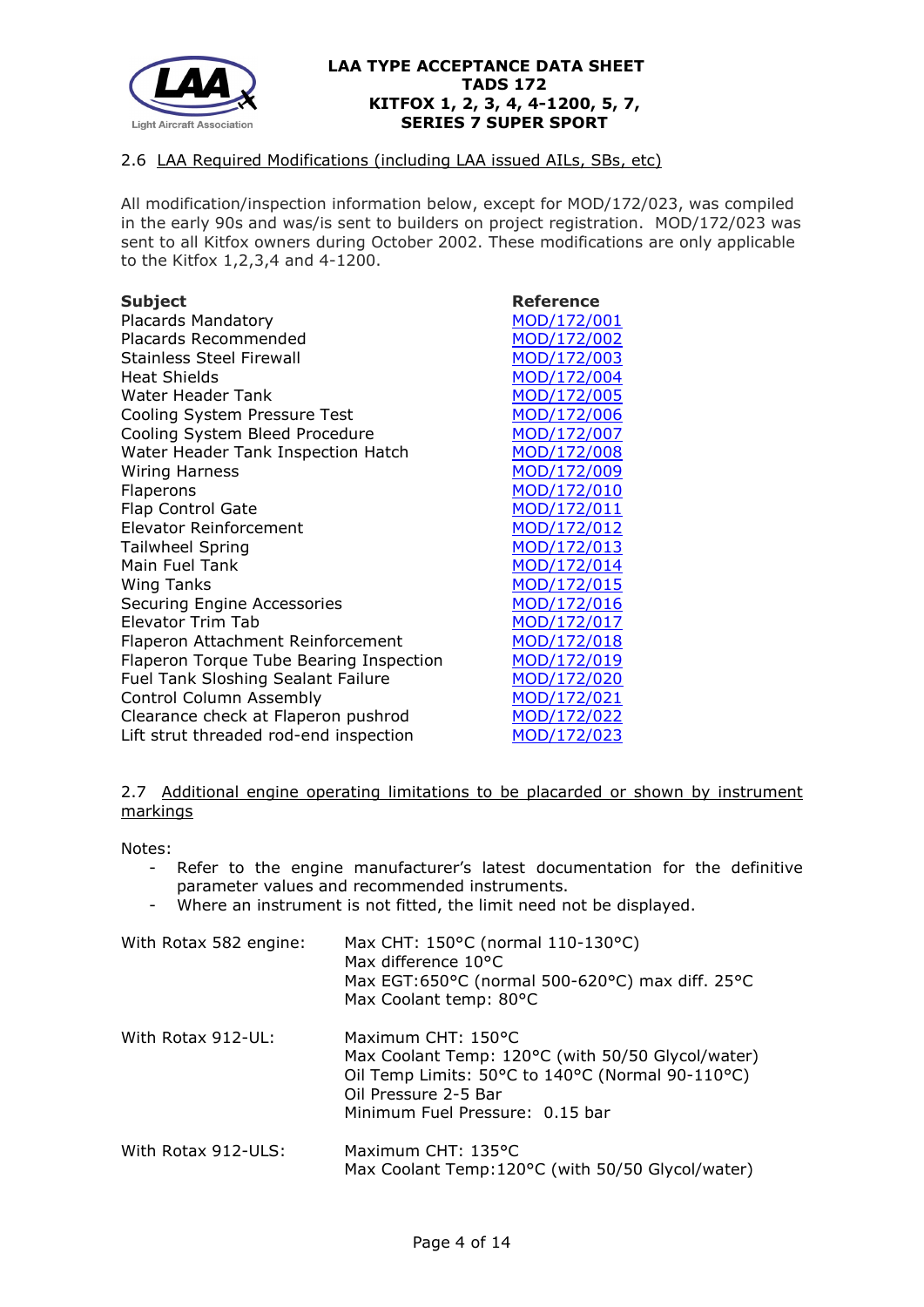

Oil Temp Limits: 50°C to 130°C (Normal 90-110°C) Oil Pressure 2-5 Bar Minimum Fuel Pressure: 0.15 bar

With Rotax 914-UL engine: Max Manifold Pressure: 1300 hPa Max Continuous Manifold Pressure: 1150 hPa Maximum EGT: 950°C Maximum CHT: 135°C Max Coolant Temp:120°C (with 50/50 Glycol/water) Oil Temp Limits: 50°C to 130°C (Normal 90-110°C) Oil Pressure 1.5-7 Bar (1.5-5 Bar normal)

# 2.8 Control surface deflections

| Ailerons     | FBD |
|--------------|-----|
| Elevators    |     |
| Elevator tab |     |
| Rudder       |     |
| Flap         |     |

## 2.9 Operating Limitations and Placards

(Note that the wording on an individual aircraft's Operating Limitations document takes precedence, if different.)

- 1. Maximum number of occupants authorised to be carried: 2
- 2. The aircraft must be operated in compliance with the following operating limitations, which shall be displayed in the cockpit by means of placards or instrument markings:
	- 2.1 Aerobatic Limitations Aerobatic manoeuvres are prohibited. Intentional spinning is prohibited.
	- 2.2 Loading Limitations
		- Maximum Total Weight Authorised:
		- Mk 1 and 2: 950 Lbs \*
		- Mk 3 and 4: 1050 Lbs
		- Mk 4-1200: 1050 Lbs or 1200 Lbs depending on engine fit
		- Mk 5: 1400 Lbs depending on engine fit
		- Mk 7: 1400 Lbs depending on engine fit
	- \* Some very early Kitfox Mk 1 aircraft are cleared with a gross weight of only 850 Lbs.

CG Range:

Mk 1, 2, 3 and 4: 10.2 inches to 14.2 inches aft of datum. Datum is front face of wing leading edge tube.

Mk 4-1200: 10.7 to 16.0 inches aft of datum. Datum is wing leading edge Mk 5: 11.0 to 16.0 inches aft of datum. Datum is wing leading edge Mk 7: 9.5 to 15.5 inches aft of datum. Datum is wing leading edge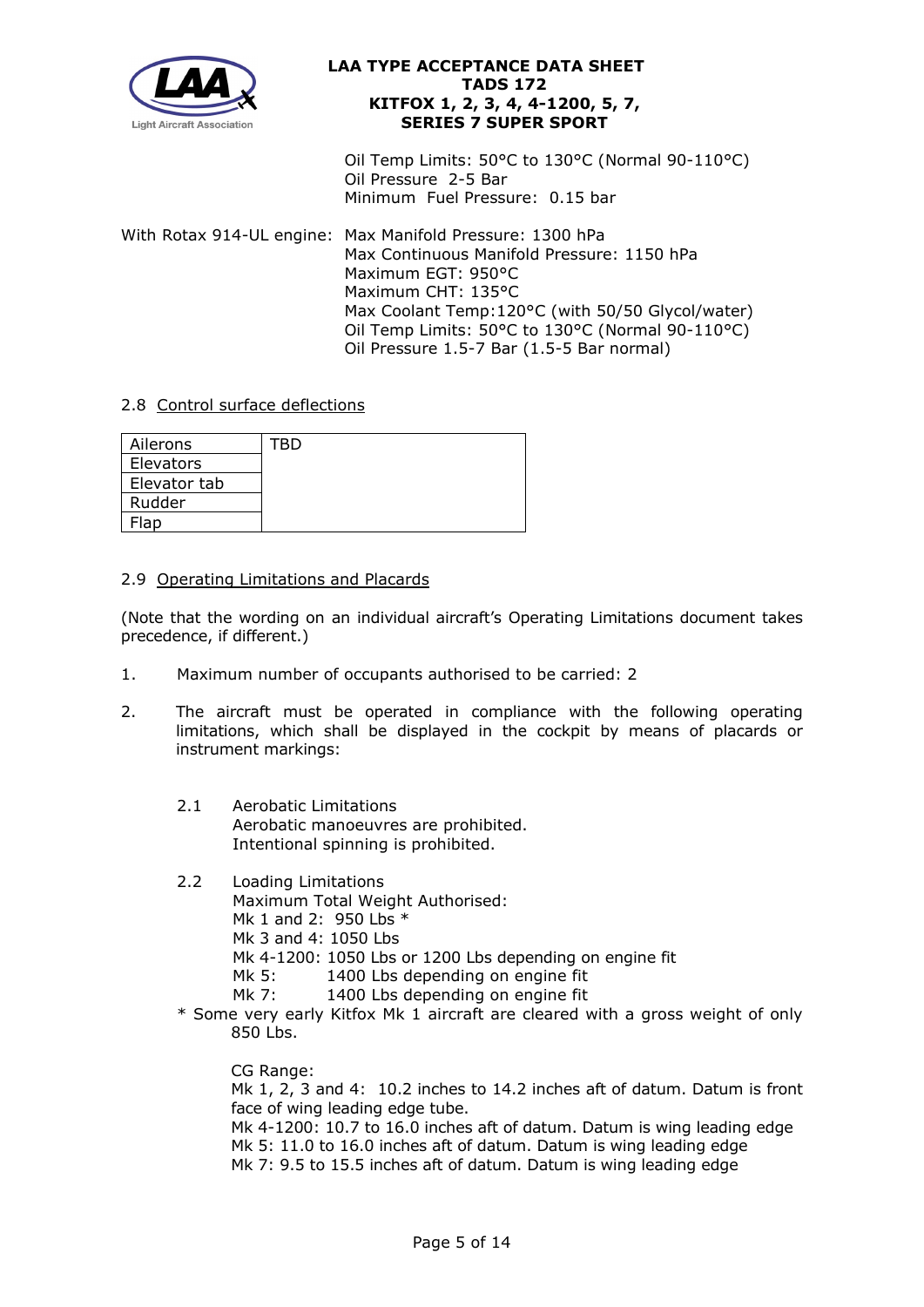

2.3 Engine Limitations For Rotax 912-UL/ULS Maximum Engine RPM: 5800. Maximum continuous engine RPM: 5500 For Rotax 532/582 Maximum Engine RPM: 6800. Maximum continuous engine RPM: 6500.

Smoking in the aircraft is prohibited.

- 2.4 Airspeed Limitations Maximum Indicated Airspeed ( $V_{NE}$ ): Mk 1, 2 and 3: 100 mph Mk 4: 100 or 125 mph depending on engine fit Mk 5 and 7: 140 mph Max Indicated Airspeed Flaps Extended: 75mph
- 2.5 Other Limitations The aircraft shall be flown by day and under Visual Flight Rules only.

Additional Placards:

"Occupant Warning - This Aircraft has not been Certificated to an International Requirement"

A fireproof identification plate must be fitted to fuselage, engraved or stamped with aircraft's registration letters.

#### 2.10 Maximum permitted empty weight

See [TL 3.16](http://www.lightaircraftassociation.co.uk/engineering/TechnicalLeaflets/Mods%20and%20Repairs/TL%203.16%20Weight%20and%20Balance%20Guidance%20Notes.pdf) for empty weight requirements.

#### **Section 3 – Advice to owners, operators and inspectors**

#### 3.1Maintenance Manual

Simple schedule provided in Pilots Manual. For further guidance refer to LAMS schedule. Refer to build manual for rigging instructions. For engine consult engine manufacturer's schedule.

#### 3.2 Standard Options

List of standard manufacture's options that can be installed without the need for a mod application (also applies to aircraft post-build).

There are a number of different fuel system options available on the various marks of Kitfox. The simplest system involves a single moulded polythene tank in the forward fuselage, the fuel level in the tank being visible to the pilot directly via a slot in the instrument panel. A common option fits either one or two additional wingroot mounted tanks, which feed by gravity either into the polythene fuselage tank or a small header tank. Header tanks may either be fitted at the front or the rear of the cockpit, although the rear mounted position is favourable, as it enjoys a more direct fuel pipe routing from the wing tanks and so a reduced likelihood of vapour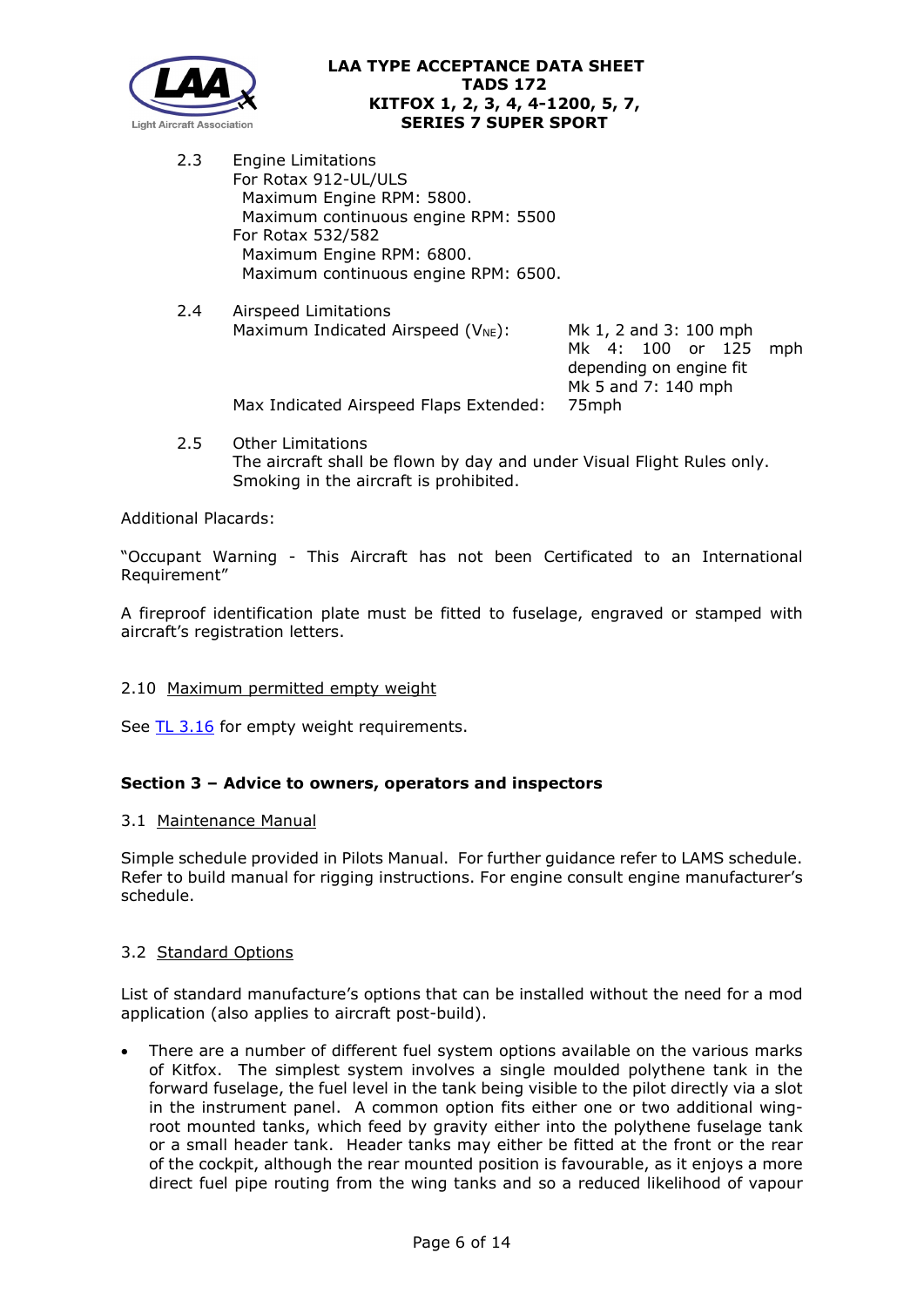

bubbles developing. Many individual Kitfox builders have fitted a low-level fuel warning switch in the header tank to warn the pilot if fuel feed problems are causing the header tank to start to empty. Some fit a pilot-controllable vent valve and overboard drain to the header tank so that the pilot can vent any air out of the fuel system in flight if the low-level switch activates. Other Kitfoxes have the header tank permanently vented to one of the wing tanks.

- A number of Kitfoxes have also been fitted (either at build or retrospectively) with the so-called 'Optima' modification (designed by John Scott) which alters the wing section to 'flat bottomed', clips the wingspan and flapperons and fits alternative wing tips. The Optima modification significantly improves flight handling and cruise performance with only a minimal degradation of STOL performance. Kitfox Mk 1 and 2 aircraft fitted with the Optima modification are not eligible for transfer to the microlight category.
- Alternative cantilever type 'Grove' undercarriage.
- **•** Turtledeck part number 11153.xxx, as listed in Kitfox parts catalogue.

## 3.3 Manufacturer's Information (including Service Bulletins, Service Letters, etc)

In the absence of any over-riding LAA classification, inspections and modifications published by the manufacturer should be satisfied according to the recommendation of the manufacturer. It is the owner's responsibility to be aware of and supply such information to their Inspector.

| Ref              | Date           | Description                            | Applicability                                      |
|------------------|----------------|----------------------------------------|----------------------------------------------------|
| <b>SB01</b>      | Jul 14, 87     | Plastic spinner recall                 | Mk 1 with 3-blade props with plastic               |
|                  |                |                                        | spinner                                            |
| <b>SB02</b>      | Dec 27, 88     | Fuel valve/line modify                 | Serial #'s 0 - 300                                 |
| <b>SB03</b>      | Mar 15, 89     | Velocity never exceeded                | Mk. I & II                                         |
| <b>SB04</b>      | Sept 05,<br>89 | Elevator weldment                      | Mk. I & II serial #'s 0-484                        |
| <b>SB05</b>      | Oct 03, 89     | Fuel tank filler cap                   | Mk. I & II (prior to this bulletin)                |
| <b>SB06</b>      | Mar 15, 90     | 582 gearbox recall                     | 582 & 532 engines, serial<br>#3799005,3799500      |
| <b>SB06a</b>     | Feb 07, 91     | Left control pivot<br>assembly         | Mk. I, II & III                                    |
| <b>SB07</b>      | Sep 03, 91     | Cotton flox.                           | Mk III & IV shipped between 4/1/91 -<br>09/01/1991 |
| <b>SB08</b>      | Sep 03, 91     | Sloshing compound                      | All models shipped prior to 9/1/91                 |
| <b>SB09</b>      | Sep 12, 91     | Flaperon hanger rib                    | Mk. I, II & III                                    |
| SB <sub>9a</sub> | Aug 28, 91     | Flaperon hanger rib                    | United kingdom owners                              |
| <b>SB10</b>      | Jan, 91        | Inspect & replace alum<br>wing tanks   | All models with aluminium tanks                    |
| <b>SB11</b>      | Jan 08, 92     | 532 & 582 carburettor<br>air vent tube | All models with Rotax 582 & 532                    |
| <b>SB11a</b>     | Jan 29, 92     | 912 carburettor air vent<br>tube       | All models with Rotax 912 engines                  |
| <b>SB11C</b>     | Jan 08, 92     | Rotax Carburettor<br>Venting           | All Rotax equipped models.                         |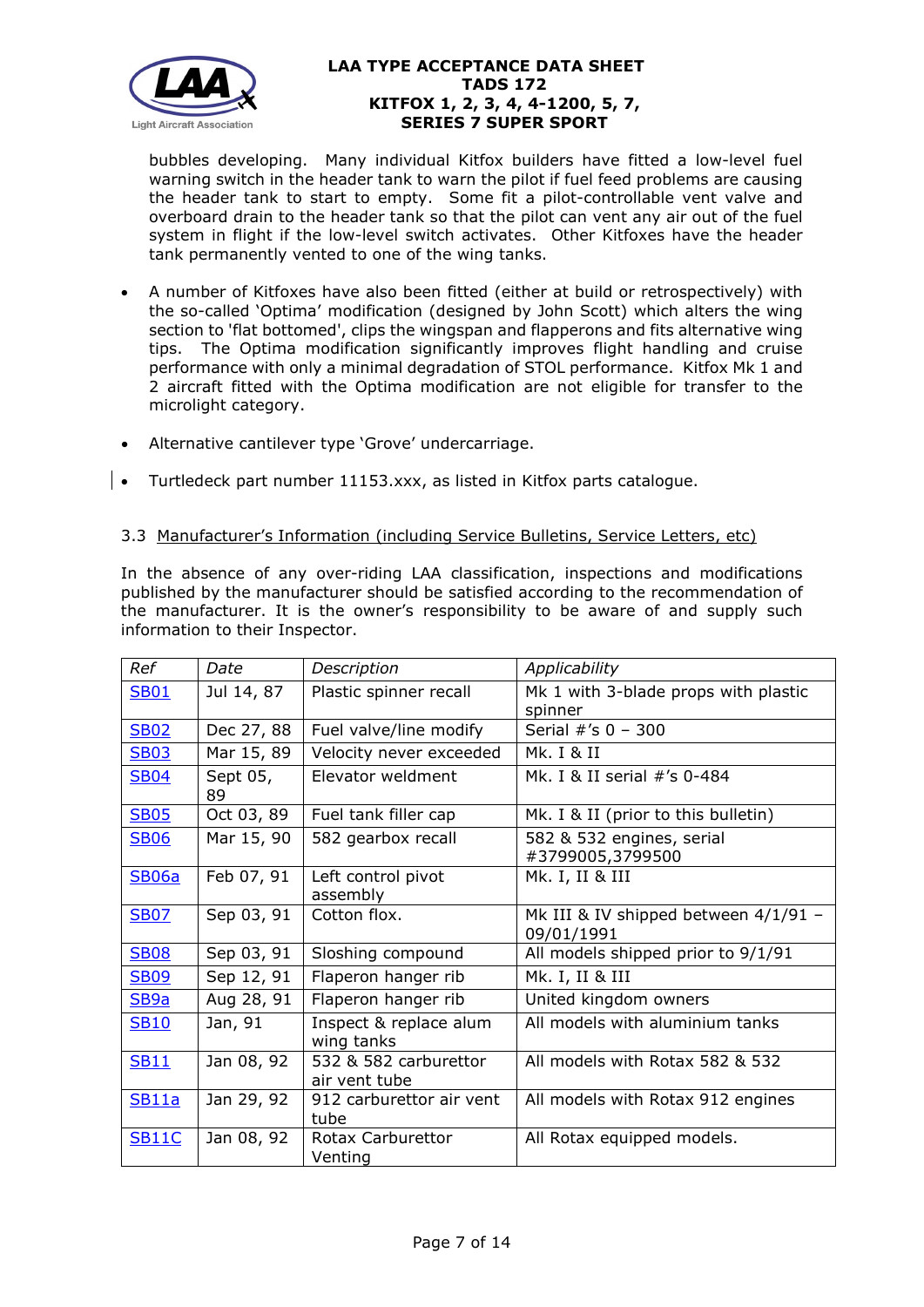

| <b>SB12</b>  | Dec 24, 91 | 912 throttle cable                                               | All models with Rotax 912 engines<br>(prior to this bulletin)                                                                    |
|--------------|------------|------------------------------------------------------------------|----------------------------------------------------------------------------------------------------------------------------------|
| <b>SB16</b>  | Jun 10,92  | Great American<br>propellers                                     | Mk. I & II with KFM engines                                                                                                      |
| <b>SB17</b>  | Jun 10,92  | Side rail mounts                                                 | Mk. III with 582 engines                                                                                                         |
| <b>SB18</b>  | May 26, 92 | Speedster wing tips                                              | Speedster models (prior to this<br>bulletin)                                                                                     |
| <b>SB19</b>  | Jun 17, 92 | Magnetic drain plug                                              | Specific 912 Rotax engines                                                                                                       |
| <b>SB20</b>  | Aug 14, 92 | Mass balance system                                              | All models                                                                                                                       |
| <b>SB21</b>  | Aug 19, 92 | Flaperon hinge bearings                                          | Mk. I, II & III                                                                                                                  |
| <b>SB21a</b> | Aug 28, 92 | Flaperon hinge bearings                                          | All models (prior to this bulletin)                                                                                              |
| <b>SB22</b>  | Aug 28, 92 | Matco brake calliper                                             | All models                                                                                                                       |
| <b>SB23</b>  | Sep 23, 92 | 912 engine mount bolts                                           | 912 engines, # 4005177 to engines<br>prior to this bulletin                                                                      |
| <b>SB24</b>  | Oct 08, 92 | Landing gear weldment<br>recall                                  | A/c shipped between 9/3/92 &<br>10/1/92                                                                                          |
| <b>SB25</b>  | Nov 03,92  | Model IV style flaperons                                         | Model IV wings (short flaperons)                                                                                                 |
| <b>SB26</b>  | Nov 11,92  | Lift strut attach bracket<br>to fuselage                         | A/c manufactured between 9/1/92 &<br>10/16/92                                                                                    |
| <b>SB27</b>  | Dec 08, 92 | Capstrip alignment                                               | A/c manufactured between Aug 92 &<br><b>Nov 92</b>                                                                               |
| <b>SB28</b>  | Dec 11, 92 | Rudder pedal guide<br>pulley safety tab                          | Model IV serial #'s 1400 - 1722                                                                                                  |
| <b>SB29</b>  | Dec 14, 92 | Fuel line routing/wing<br>tanks and header tank                  | All models (prior to this bulletin)                                                                                              |
| <b>SB30</b>  | Jun 11, 93 | Retractable float main<br>gear mechanism                         | Retractable floats 1100 series SN's<br>01l0492 - 44l093                                                                          |
| <b>SB31</b>  | Sept 8, 93 | Aircraft identification<br>plates                                | All a/c manufactured between 5/91 &<br>8/93                                                                                      |
| <b>SB32</b>  | Sept 8, 93 | Aft Elevator Control<br>Tube                                     | S5 Vixen Models SN: ECV001-<br>ECV009, GCV010, HCV011, HCV012,<br>ICV013-ICV015                                                  |
| <b>SB33</b>  | Oct 22, 93 | Control Stick Pivot<br><b>Connect Tube</b>                       | S5 Vixen Models SN: ECV001-<br>ECV009, GCV010, HCV011, HCV012,<br>ICV013-ICV018, JCV019-JCV022                                   |
| <b>SB34</b>  | Jan 5, 94  | Possible cracking of the<br>.118 windshield used on<br>kitfox tm | All m4 speedsters and any model with<br>the pn 54030.000 speedsters<br>polycarbonate windshield                                  |
| <b>SB35</b>  | Jan 5, 94  | <b>Inboard Flaperon Hinge</b>                                    | All models including S5 Vixen using<br>M4 style Flaperons Installation with<br>the symmetrical airfoil                           |
| <b>SB36</b>  | Jan 4, 94  | Vixen Web and Angle Kit                                          | All S5 Vixen Models                                                                                                              |
| <b>SB37</b>  | Jan 5, 94  | Possible Cracking Vixen<br>Nose Gear Fork                        | All S5 Vixens                                                                                                                    |
| <b>SB38</b>  | May 15, 94 | Rudder Pedal<br>Reinforcements                                   | S5 Vixens SN: DBT001, ECV001-<br>ECV009, FCV008, GCV010, HCV011 -<br>HCV012, ICV013 - ICV018, JCV019 -<br>JCV022, KCV024, LCV023 |
| <b>SB39</b>  | Aug 25, 94 | Rotax 912 lubrication<br>systems                                 | All M4                                                                                                                           |
| <b>SB41</b>  | Sept 6, 94 | Swaged fittings on the<br>float cross brace cables               | All float equipped models                                                                                                        |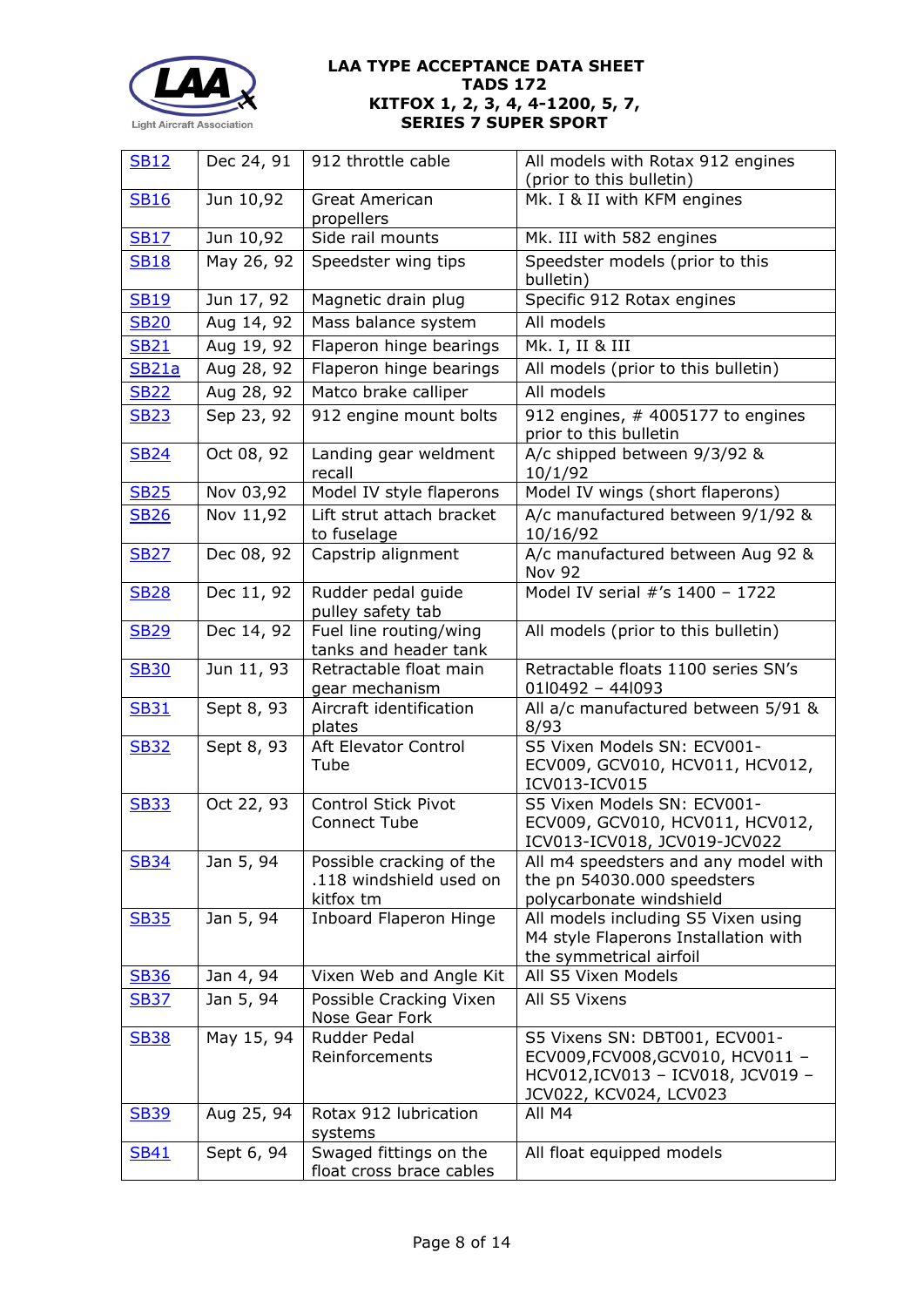

| <b>SB42</b> | Aug 30, 94     | Possible fuel valve<br>leaking             | All models with pn: 46018.000 fuel<br>valve                                           |
|-------------|----------------|--------------------------------------------|---------------------------------------------------------------------------------------|
| SB42a       | Oct 20, 94     | Correction to sb42                         | All models with pn: 46018.000 &<br>47012.000 fuel valves                              |
| <b>SB43</b> | Jan 20, 95     | Wing lock back brace                       | S5 taildraggers through 01/95                                                         |
| <b>SB44</b> | Aug 25, 95     | Rotax 912 ignition leads                   | All rotax 912 powered a/c with<br>ignition units mounted to engines                   |
| <b>SB45</b> | Sept 21,<br>95 | Elevator idler bell crank<br>mounting bolt | M1, M2, M3                                                                            |
| <b>SB47</b> | May 17, 97     | Cable swaging<br>procedures                | M4, s5 vixen, s5 models                                                               |
| <b>SB49</b> | May 1, 97      | Rotax 912 exhaust<br>systems               | All Rotax 912 powered models                                                          |
| <b>SB52</b> | Aug 11, 98     | Nicopress sleeves                          | All kitfox models                                                                     |
| SB54a       | Mar 4, 01      | 912uls & 912 ul engine<br>installations    | All a/c using 912uls & 912ul engine<br>installation kits shipped prior to may<br>2001 |
| <b>SB55</b> | Dec 1,01       | Series 5 vixen/voyager<br>tricycle gear    | All series 5 vixen/voyager tricycle<br>gear a/c                                       |
| <b>SB56</b> | Nov 11, 02     | Lite fuel pump primer                      | All lite a/c                                                                          |
| <b>SB58</b> | May 5, 03      | Nose gear piston rod<br>bearing            |                                                                                       |
| <b>SB60</b> | Oct 10, 10     | Fuel tank preparation                      | All fuel tanks produced from<br>November 2007                                         |
| <b>SA61</b> | Jan 27, 21     | Altering aerodynamics                      |                                                                                       |

| <b>SL01</b> |             | <b>Finger Strainers</b>                          | Early Mod. I (prior to letter)                           |
|-------------|-------------|--------------------------------------------------|----------------------------------------------------------|
| <b>SL02</b> |             | <b>Fuel Tank Installation</b>                    | Early Mod. I (prior to letter)                           |
| <b>SL03</b> |             | Spark Plug & Shields                             | Early Mod. I (prior to letter)                           |
| <b>SL04</b> |             | Sinner                                           | Early Mod. I (prior to letter)                           |
| <b>SL05</b> |             | Elevator control Tube                            | Mod. I Serial #'s 56 - 112                               |
| <b>SL06</b> | Nov 07, 86  | 532 Rubber Intake<br>Flange                      | Specific Serial # Rotax 532 engines                      |
| <b>SL07</b> | May 06, 87  | Wing Tank Fuel Caps                              | Mod. I (prior to letter)                                 |
| <b>SL08</b> | May 06, 87  | Lift Strut Modification                          | Mod. I Serial $\#$ 's 2 - 116                            |
| <b>SL09</b> | June 09, 87 | <b>Plastic Spinners</b>                          | Mod. I with 3 blade Prop & plastic<br>spinner            |
| <b>SL10</b> | Aug 14, 87  | Wing Tank "T" Fittings                           | Mod. I (prior to letter)                                 |
| <b>SL11</b> | Aug 20, 87  | <b>Wing Tank Recall</b>                          | Mod. I (prior to March 23, 87)                           |
| <b>SL12</b> | Jun 30, 88  | 1/4" Propeller Bolts                             | Mod. I & II (prior to letter)                            |
| <b>SL13</b> | N/A         |                                                  |                                                          |
| <b>SL14</b> | Dec 27.88   | E-33 Aluminium Rear<br>Spinner Bulkheads         | Mod. I & II serial #'s 2-263,278-281                     |
| <b>SL15</b> | Mar 27, 89  | Wing Tanks and Header<br>Tanks                   | Mod. I & II serial $\#$ 's 2 - 270                       |
| <b>SL16</b> | Jun 07, 90  | Electric Starter                                 | Specific Rotax engines503,532 & 582<br>(prior to letter) |
| <b>SL17</b> | N/A         |                                                  |                                                          |
| <b>SL18</b> | Jul 22, 91  | Pre-flight Inspection of<br><b>Rudder Cables</b> | Mod. I, II & III                                         |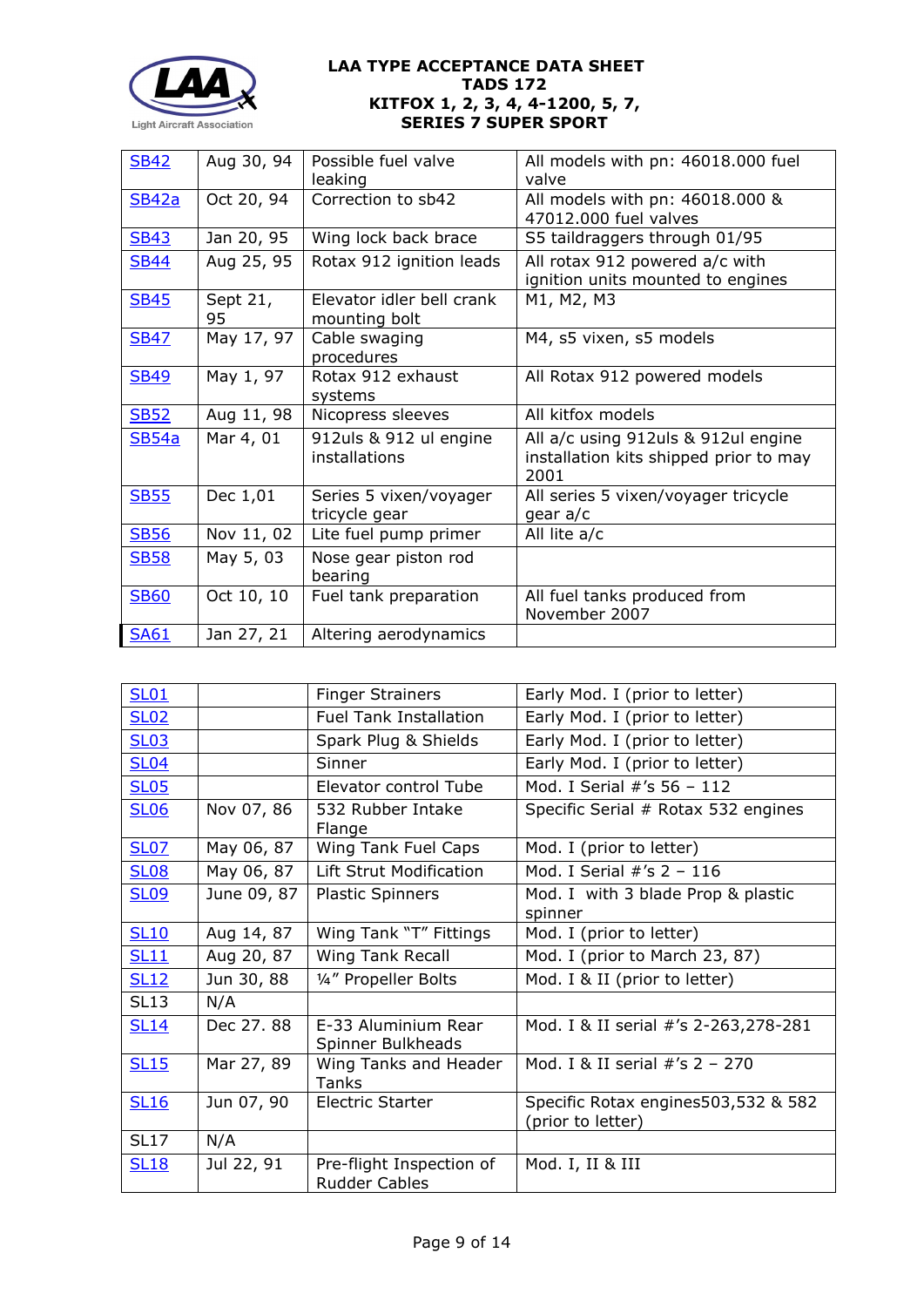

| <b>SL19</b>      | Sep 03, 91 | Oil Injection System                                                               | All models with Rotax engine (prior to<br>letter)                                                            |
|------------------|------------|------------------------------------------------------------------------------------|--------------------------------------------------------------------------------------------------------------|
| SL <sub>20</sub> | Sep 19, 91 | <b>Shock Cords</b>                                                                 | Mod. III & IV (prior to letter)                                                                              |
| SL21             | Oct 16, 91 | Cotton Flox - Micro<br><b>Balloons</b>                                             | Mod. III & IV serial #'s 1143 - 1420                                                                         |
| <b>SL22</b>      | Oct 21, 92 | Header Tank and Fuel<br>Line Routing                                               | All models using a Header tank                                                                               |
| <b>SL23</b>      | Dec 07, 92 | Dual Brake Braking<br>Problem                                                      | All models equipped with dual brake<br>system                                                                |
| <b>SL24</b>      | Dec 14, 92 | Prop Installation,<br><b>Torquing Procedures</b><br>and Maintenance                | All models                                                                                                   |
| <b>SL25</b>      | Dec 3, 93  | Lift Strut Attachment                                                              | All models                                                                                                   |
| <b>SL25A</b>     | Dec 9, 93  | Lift Strut attachment<br>(Revised) 1. Wing<br>Dihedral 2. Lift Strut<br>Adjustment | 1. All non S5 Kitfox's<br>2. All models                                                                      |
| <b>SL25B</b>     | Dec 9, 93  | Lift Strut attachment<br>(Revised) 1. Wing<br>Dihedral 2. Lift Strut<br>Adjustment | 1. All non S5 Kitfox's<br>2. All models                                                                      |
| <b>SL26</b>      | Oct 10, 94 | Nose Gear Piston                                                                   | S5 Vixen SN: ECV001 - LCV023                                                                                 |
| <b>SL27</b>      | May 1, 94  | Airspeed Indicators and<br>Pitot Static System<br>Replaced by 27A                  | All Kitfox TM Owners                                                                                         |
| <b>SL27A</b>     | Sep 9, 94  | Airspeed Indicators and<br>Pitot Static System<br>(Revised).                       | All Kitfox TM Owners                                                                                         |
| <b>SL28</b>      | May 1, 94  | Sound Absorbing Kit                                                                | All Kitfox using Rotax 912 with<br>optional pre-sewn Sound insulation<br>material installed on the firewall. |
| <b>SL29</b>      | Apr 6, 94  | Vixen Documentation &<br>Upgrade                                                   | All S5 Vixen owners                                                                                          |
| <b>SL30</b>      | May 1, 94  | Aft CG Limit                                                                       | All M4 -1200 models                                                                                          |
| <b>SL30A</b>     | Sep 7, 94  | Aft CG Limit (Revised)                                                             | M1, M2, M3, M4, C4                                                                                           |
| <b>SL31</b>      | Aug 15,94  | Tail Skid Bushing                                                                  | All S5 Vixen 1200# models                                                                                    |
| <b>SL32</b>      | Jun 23, 94 | <b>Elevator Push-Pull</b><br>Tubes                                                 | All S5 models                                                                                                |
| <b>SL33</b>      | Jun 24, 94 | <b>Fuel Valve Mounting</b><br><b>Bushing</b>                                       | All S5 Vixen 1200# models                                                                                    |
| <b>SL34</b>      | Aug 19.94  | Series 5 Horizontal<br><b>Bushing</b>                                              | All S5 models                                                                                                |
| <b>SL35</b>      | Aug 19, 94 | Rotax 582 Choke<br>Control                                                         | M1, M2, M3, M4, C4                                                                                           |
| <b>SL36</b>      | Aug 22, 94 | <b>Cable Guides</b>                                                                | All S5 models                                                                                                |
| <b>SL37</b>      | Aug 22, 94 | Series 5 Wing Folding                                                              | All S5 models                                                                                                |
| <b>SL38</b>      | Sep 12, 94 | <b>Elevator Control Stop</b><br><b>Bushing</b>                                     | All S5 models                                                                                                |
| <b>SL39</b>      | Sep 14, 94 | <b>Belly Stringer Forward</b><br>Attach Angle                                      | All S5 models                                                                                                |
| <b>SL40</b>      | Nov 19, 94 | <b>Bridge Rectifier</b>                                                            | All models                                                                                                   |
| <b>SL41</b>      | Oct 19, 94 | Charging System                                                                    | All models                                                                                                   |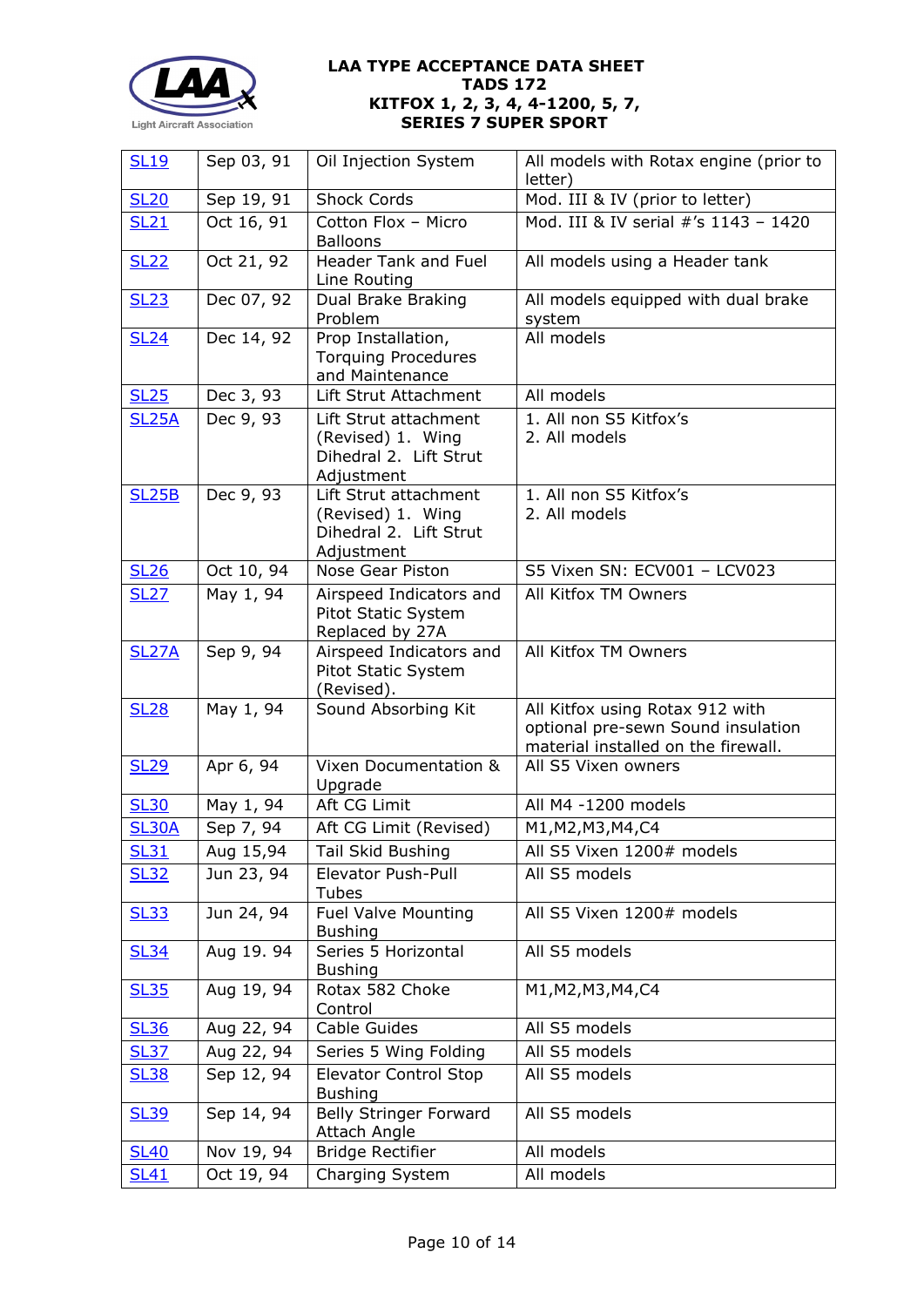

| <b>SL42</b> | Nov 9, 94       | <b>Centre Firewall Section</b>                      | All S5 engine kits prior to 31 Nov 94              |
|-------------|-----------------|-----------------------------------------------------|----------------------------------------------------|
| <b>SL43</b> | Nov 28, 94      | Series 5 Speedster<br>Rudder                        | All S5 Speedsters                                  |
| <b>SL44</b> | Nov 29, 94      | Series 5 Connect Tube<br>Threads                    | All S5 fuselage kits prior to 31 Nov 94            |
| <b>SL45</b> | Sep 21, 95      | <b>Ensuring Proper Fuel</b><br>System Performance   | All models with wing tanks                         |
| <b>SL46</b> | Sep 1, 95       | Possible Fatigue of<br>Vixen Nose Gear Fork         | All S5 Vixens                                      |
| <b>SL47</b> | Aug 22, 95      | Rudder Pedal Torque<br><b>Tube Cracking</b>         | M1, M2, M3, M4, C4                                 |
| <b>SL48</b> | Aug 22, 95      | Welded Landing Gear                                 | All Taildragger A/C with welded<br>landing         |
| <b>SL49</b> | Aug 25, 95      | Rotax Service Bulletins                             | All models powered by Rotax engines                |
| <b>SL50</b> | Aug 28, 95      | Matco M62 Wheel<br>installation                     | Models with Matco W62 wheels                       |
| <b>SL51</b> | Sep 11, 95      | Series 5 Round Cowl,<br>Rotax 912 Exhaust<br>System | S5 models using Round Cowls & Rotax<br>912 Engines |
| <b>SL54</b> | June 6, 99      | <b>Field Service Report</b><br>Request              | S5 Models                                          |
| <b>SL55</b> | August 6,<br>99 | Weight and Balance                                  | S5 Vixen & Voyager                                 |

## 3.4 Special Inspection Points

- Inspectors should check all components supplied in the kit carefully for quality before construction starts. One or two of the early examples were snagged for poor welding quality - in one case a complete fuselage had to be rejected. Wing spar tubes were in one case found to have been unacceptably damaged on receipt.
- The build manual is reasonably clear and few construction problems have been reported, although builders need to take great care with the assembly of the wings which require critical drilling and alignment, particularly the fitting of spar tube reinforcements, wing strut attachments and root fittings. Ensure when first assembling and fitting wings that correct wing dihedral is achieved and that there is no unwanted sweep-forward or sweep-back.
- Check any 'squashed and bent' tube ends (e.g. the internal wing bracing struts of some models) carefully for signs of minute cracks caused during manufacture, and dress out any damage to prevent cracks growing from these points in service.
- Ensure that all blind rivets are 'set' squarely and fully, and check that rivet heads are seated properly with a feeler gauge.
- Inspectors must stress to builders the importance of proper surface preparation and cleanliness during all bonding operations.
- Another point to watch is careful assembly of the flying control system.
- The build manual is not particularly detailed regarding engine installation and fuel system details etc. See Rotax installation manual and Rotax installation checklist for guidance, and LAA-required mods.
- The folding wing and flaperon arrangement give rise to a complex flaperon control system with many joints and short pushrods. In practice, once satisfactorily rigged, the system requires little maintenance, but the inspector should ensure adequate fits and clearances throughout with freedom from backlash etc. Pushrods should not foul the structure when the wing is folded.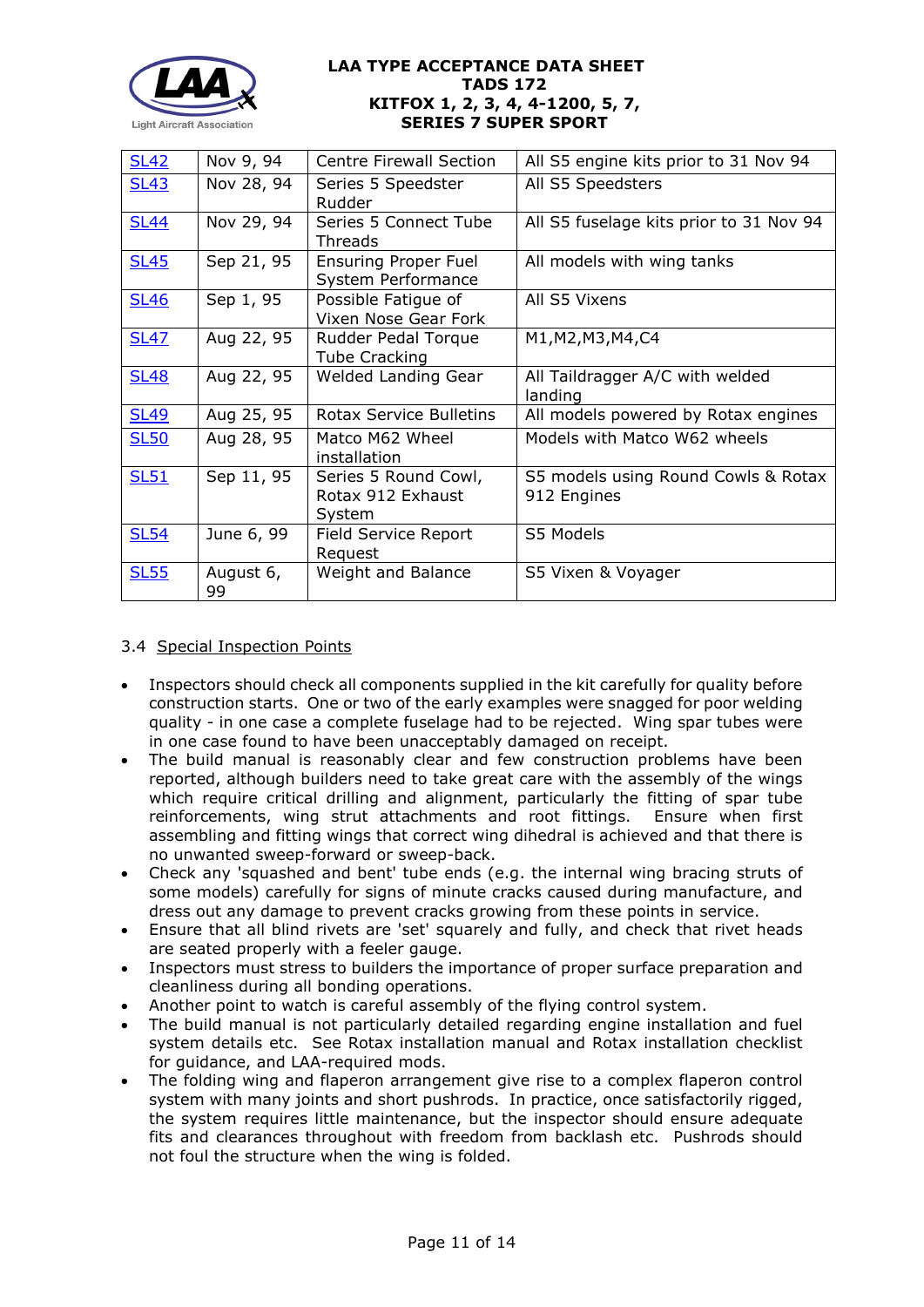

- The main undercarriage bungees are not long-life items and may wear rapidly particularly if the exit holes are too small or if they chafe against any structure.
- Refer to construction manual and service information concerning rigging and control surface range of movement. On Kitfox Mk 1, 2 and 3 models, drooping the flaperons to act as flaps reduces aileron effectiveness and increases adverse yaw, both undesirable characteristics. To avoid this, many owners of these models have rendered the drooping capability of the flaperons inoperable by locking the droop lever in the retracted position. This is encouraged by LAA, but not mandatory.
- In addition to the manufacturer's maintenance schedule presented in the Pilots Manual, LAMS should be used as a guide to required inspections and this is reflected in the checklist in Section 1 of the LAA's permit renewal application form. Denney and Skystar service information should also be reviewed. Rotax engines should be maintained to the Rotax maintenance schedule. Maintenance of the airframe is typical of a fabric-covered wood and metal airframe.
- Problems have been experienced with cabin doors opening in flight if the latches are not properly adjusted, this causes no particular hazard (it is intended that the aeroplane is able to be flown with doors open in hot weather) but can be alarming if not anticipated. This is most likely to occur during sideslip manoeuvres.
- Due to the openings in the fuselage fabric covering around the undercarriage bungees and wing roots, particular care must be taken to check that exhaust fumes are not entering the cockpit, which has caused difficulties with several examples. It is recommended that a CO detector be fitted. If problems are experienced, sealing the various leakage paths and fitting an extended exhaust tailpipe (approximately eight inches long) has been found to provide a cure.
- Problems have been experienced with fuel flow between the wing tanks and header tank being interrupted by vapour bubbles forming in the pipework, causing engine failure once the contents of the header tank are exhausted. It is essential to check that the fuel pipes connecting the main and header tanks are free of air bubbles and fuel is flowing as desired, particularly after the wings have been folded and unfolded. Some owners blow into the wing tank vent pipes during their pre-flight checks to help clear the fuel pipes of air bubbles.
- Heavy landings are indicated by bent tubes in the vicinity of the undercarriage attachments and bungee attachment structure. Be wary of loosening or detachment of the bonded joints between wing ribs and spars, particularly where the root ribs attach to the rear spar which take a considerable torsion load when the wings are folded especially if fuel is left in the wing tanks. One Kitfox suffered glue failure in this area before its first flight, probably due to having been 'hangered' in a darkcoloured container in bright sunshine, causing ambient temperatures inside the container in excess of the epoxy's 'transition' temperature. Remember that the epoxy used to assemble these kits is just as vulnerable to high temperature as the epoxies used in the wet lay-up of composite aircraft, and similar care must be taken.
- An Australian Kitfox suffered in-flight break-up due to failure of the carry-through tube in the fuselage where the wing struts attach, due to internal corrosion of the steel tubing. This tube is normally sealed at both ends during the welding of the fuselage, so that corrosion should not be able to take place unless it is penetrated by subsequently installed pop-rivets or similar. No internal corrosion in this area is acceptable.
- Problems have been experienced with fuel leaks from tanks, release of fuel tank 'sloshing sealer' inside tanks and deterioration of fuel hoses through chemical attack (replacement by aeronautical spec fuel tubing such as 'Aeroquip' is desirable).
- Failure of the rather crude fuel cocks have occurred either through detachment of the round 'plugs' supposedly press-fitted into the case of the valve, degradation of their 'O ring' seals when immersed in fuel, or misalignment of the valve stops causing the valve to be partially shut when apparently on the 'fully open' stop. Any sudden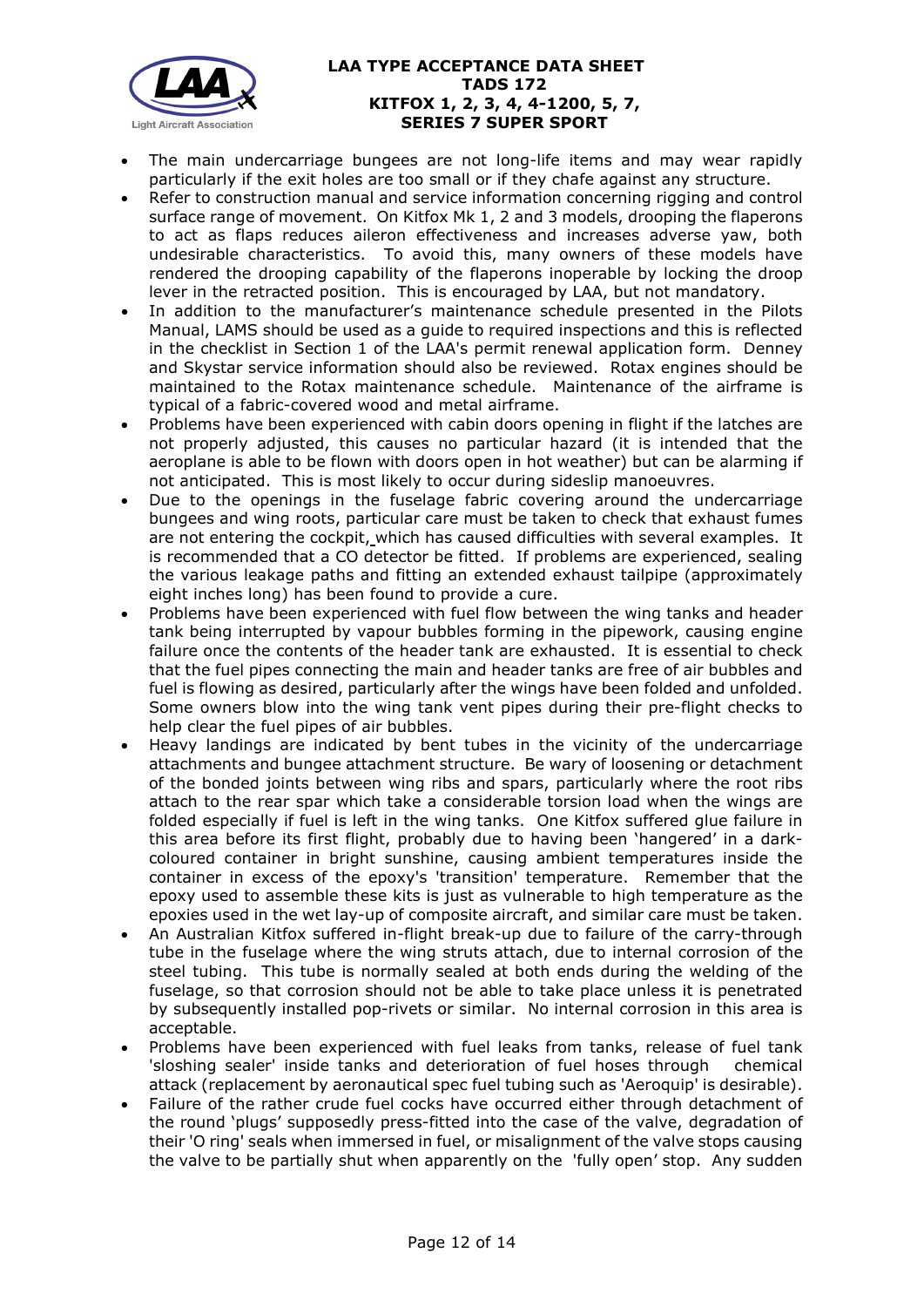

change in the 'feel' of the valve may indicate that the 'O ring' seal is displaced and must be checked before further flight.

- Pay particular attention to the proper maintenance of the flying control system including freedom from jamming, stiffness, binding of rod-end spherical bearings etc. One AN3 pivot bolt in the flying control system of a Kitfox cracked in service, fortunately without accident. It would not be out of order to insist on critical pivot bolts being withdrawn annually for inspection and being replaced at the first sign of significant wear or other distress.
- Many Kitfox aircraft on the LAA fleet are now at least 20 years old and are likely to be due for recovering - especially those which have been tied down outside for any length of time. This will also give an opportunity to examine the underlying structure for condition. The 'Bettsometer' can be used to check the fabric strength while doing minimal damage, to the fabric being tested. Contact: Clive Betts of Brighton, tel. 01273 726343.
- As the design employs certain very lightweight design features, in common with most kitplanes of this era particular care needs to be taken to monitor condition in service and replace components as they become worn or develop cracks.
- The fact that the aircraft has folding wings means that it may be more prone to damage while in transport or in storage than a machine kept permanently rigged and hangered. One Kitfox crashed almost certainly as a result of damage caused by a prior road accident in which its trailer was shunted by a car driven by the owner's wife. Another Kitfox's main spar tube had to be scrapped after it was dented by a collision with a gatepost while being towed.
- Note in particular mandatory recurring MOD/172/023 **Lift Strut Threaded Rod End Inspection** required at each annual check, this follows a wing strut failure in flight. Details are available from LAA and are contained in full in the LAA inspector's SPARS book. **Compliance: -** Initial inspection within 5 flying hours from receipt or at permit renewal whichever soonest. Pilot visual pre-flight thereafter and Inspector visual inspection at permit renewal.
- Rotax 582 installations with C-type gearbox require the side attachment-type engine mount, as used on later Kitfox variants.
- If a moveable horizontal stabiliser is fitted, pitch trim stops must be fitted in case of trim runaway: these may be physical stops or limit switches.

See also 'News updates'  $\frac{5}{8/92}$  and  $\frac{10}{8/93}$ .

# 3.5 Operational Issues

- The early model Kitfoxes were popular aeroplanes which initially suffered a high accident rate in the UK largely because it was built and flown in numbers by inexperienced people, without appreciation of the handling qualities of the type, or the hazards of strip flying. A proper 'check-out on type' from someone familiar with the Kitfox should be undertaken, especially by those without plenty of previous tailwheel experience. Particular care should be taken not to operate in windy conditions until experience is gained. The book by Ed Downs, 'How to Fly A Kitfox' (available from LCC Aircraft) is recommended.
- The throttle control on these aircraft is of 'vernier' type which while allowing accurate fine adjustment, can cause 'finger trouble' when coarse power changes are needed rapidly, for example when landing in gusty conditions.
- If wing-folding is undertaken then carefully check before further flight that apart from the wing leading edge pins being properly locked in place, the fuel pipes from